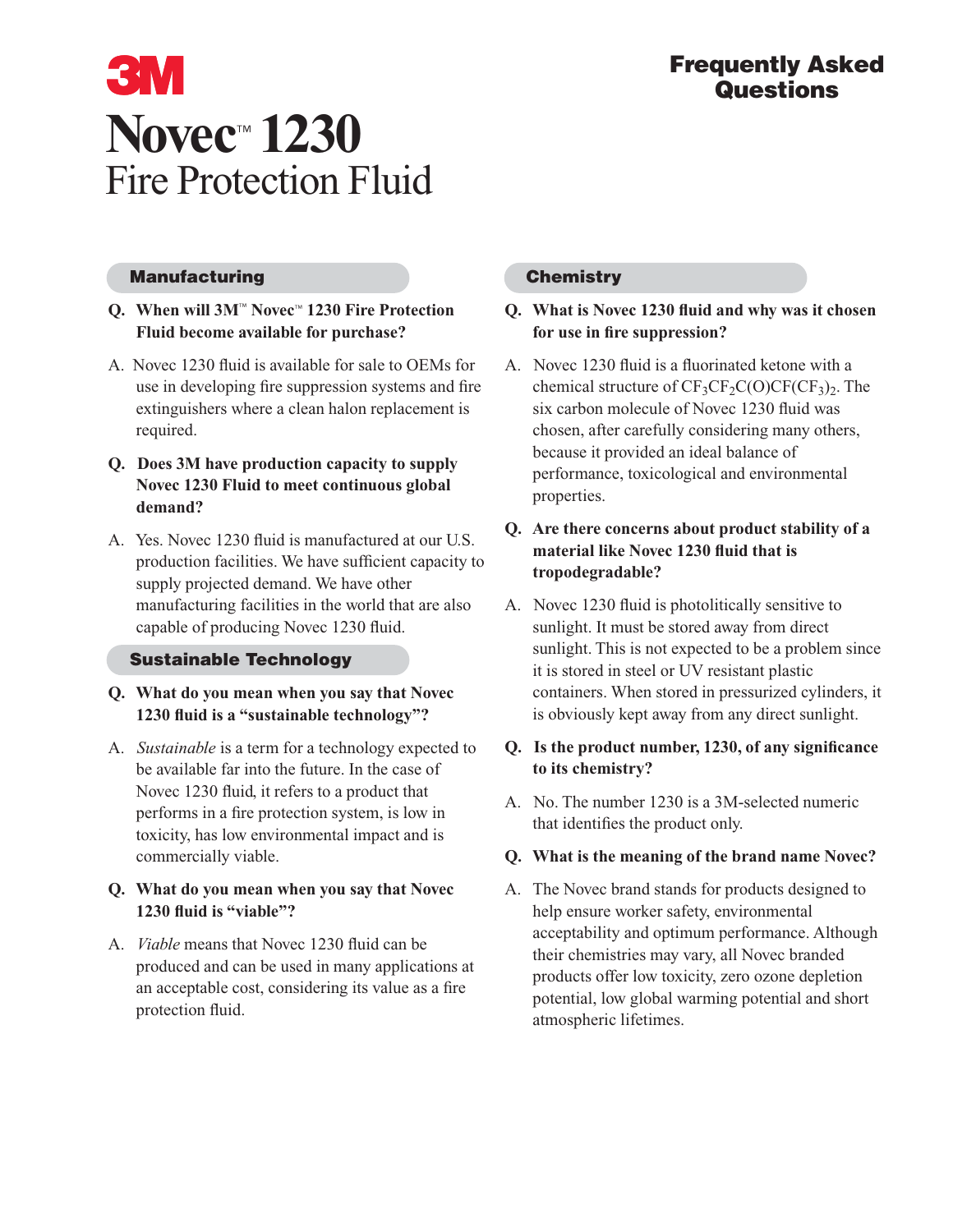#### **Performance**

# **Q. Why is 3M referring to 3M**™ **Novec**™ **1230 Fire Protection Fluid as a fluid?**

- A. Novec 1230 fluid will have utility in both streaming as well as certain flooding applications. Therefore, it performs both as a gas and a liquid both of which are, by definition, fluids.
- **Q. For global performance standards, does 3M plan to obtain approvals with Novec 1230 fluid?**
- A. We will work closely with OEMs who design flooding systems and fire extinguishers to meet standards when required, with consideration for market demand.
- **Q. Is Novec 1230 fluid better suited for streaming or for flooding applications?**
- A. It is designed for use in both types of fire suppression systems. Ultimately, performance is dependent upon the complete system design.
- **Q. If Novec 1230 fluid performs as well as you say, explain why it is not a "drop-in" for halons?**
- A. Novec 1230 fluid and halons are different and their physical properties require different delivery system design. Also, a high-boiling liquid like Novec 1230 fire protection fluid will behave differently than low-boiling gases like the halons. While both Novec 1230 fluid and the halons perform effectively at their respective design concentrations, their extinguishing mechanisms differ. Novec 1230 fluid is a physically-acting agent cooling the fuel to extinguishment, whereas the halons inhibit the combustion chain reaction to extinguish a fire.
- **Q. Can Novec 1230 fluid be considered a drop-in for other alternatives to halon for streaming or flooding?**
- A. Yes, depending upon system hardware and overall system design. Some modifications may be necessary.

#### **Environmental**

- **Q. Is Novec 1230 fluid approved under the U.S. EPA Significant New Alternatives Program (SNAP)? If so, when will it be published by the EPA?**
- A. Novec 1230 fluid is registered with the U.S. EPA under TSCA and European ELINCS; others are in progress. Novec 1230 fluid has met the requirements of registration under SNAP for streaming and flooding, and final ruling by the U.S. EPA is pending.

# **Q: How does Novec 1230 fluid degrade in the atmosphere?**

A: A study conducted by  $MIT<sup>1</sup>$  examined the atmospheric loss mechanisms for Novec 1230 fluid. The authors of this study determined that this compound does not react with hydroxyl radical (OH) but that substantial decay occurs when exposed to UV radiation. The authors measured the UV cross-section for Novec 1230 fluid finding a maximum wavelength of absorbance at 306 nm. Since this compound shows significant absorbance at wavelengths above 300 nm, photolysis in the lower atmosphere will be a significant sink for this compound. The authors concluded; "In fact, the absorption spectrum is similar to that of acetaldehyde<sup>2</sup> a species whose lifetime against solar photolysis is about 5 days.<sup>3</sup> The absorption cross sections [of Novec 1230 fluid] are somewhat larger; hence, we expect the atmospheric lifetime [of Novec 1230 fluid] against solar radiation to be of the order of 3 to 5 days." Recent laboratory measurements of the photodissociation rate of Novec 1230 fluid found it to be equivalent to that for acetaldehyde, within experimental error.<sup>4</sup> Hence, an atmospheric lifetime of 5 days is appropriate for Novec 1230 fluid.

<sup>1</sup> Guschin, A.G., Molina, L.T., and Molina, M.J.; *Atmospheric Chemistry of L-15381, l-15566 and L-14703 and Integrated Band Strengths of L-14374, L-14375, L-14752, L-13453 and L-14703*; Report prepared for 3M Company, July, 1999.

<sup>2</sup> Finlayson-Pitts, B.J. and Pitts Jr., J.N.; *Atmospheric Chemistry: Fundamentals and Experimental Techniques*; John Wiley & Sons, New York, 196, 1986.

<sup>3</sup> Seinfeld, J.H. and Prandis, S.N.; *Atmospheric Chemistry and Physics*; John Wiley & Sons, New York, 288, 1998.

<sup>4</sup> Plummer, G.; *Laboratory Measurements and Calculations Related to the Photo-disassociation of L-15566 in the Earth's Lower Atmosphere*; 3M Environmental Laboratory Report Number E01-0549, 2001.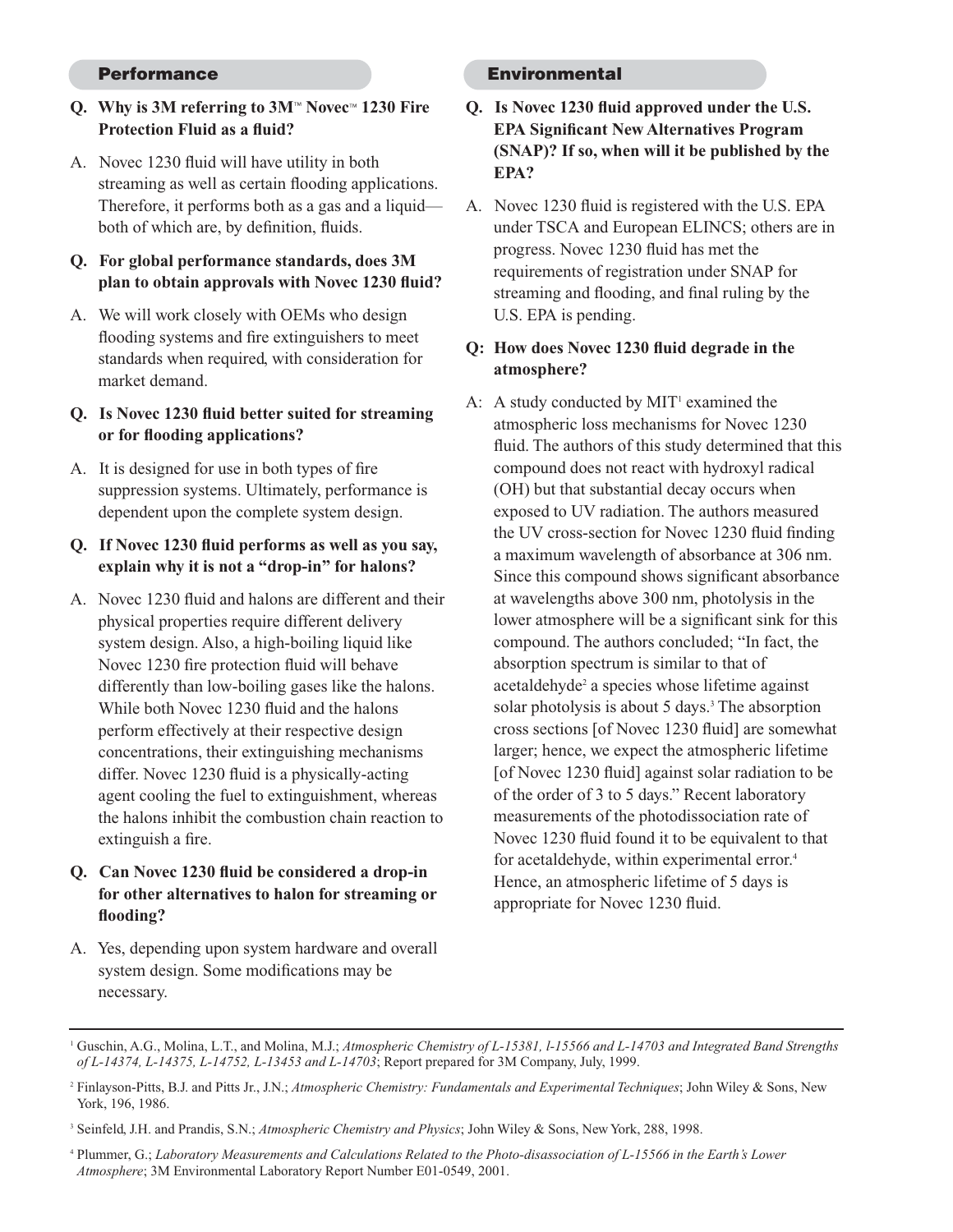# **Q: When 3M**™ **Novec**™ **1230 Fire Protection Fluid degrades in the troposphere, what materials are generated?**

- A: Novec 1230 fluid is expected to rapidly degrade to fluorinated alkyl radicals similar to those produced by other fluorochemicals. Studies of the atmospheric chemistry of these radical species and their degradation products have concluded that they have no impact on stratospheric ozone.<sup>5</sup> This, combined with its very short atmospheric lifetime, leads to the conclusion that Novec 1230 fluid has an ozone depletion potential of zero.
- **Q: I thought fully-fluorinated compounds have a long atmospheric lifetime and have extremely high global warming potential. Why is a fluorinated ketone like Novec 1230 fluid different?**
- A: Novec 1230 fluid is completely different from long-lived HFCs and PFCs in terms of its environmental characteristics because it is a fluorinated ketone. The potential for Novec 1230 fluid to impact the radiative balance in the atmosphere (i.e., climate change) is limited by its very short atmospheric lifetime and low global warming potential (GWP). Using a measured IR cross-section and the method of Pinnock et al<sup>6</sup> the instantaneous radiative forcing for Novec 1230 fluid is calculated to be  $0.50 \text{ Wm-2ppbv}$ <sup>1</sup>. This radiative forcing and a 5 day atmospheric lifetime results in a GWP value of 1 using the WMO 1999 method and a 100 year integration time horizon. Compounds with such short atmospheric lifetimes do not pose any appreciable risk with respect to climate change.

# **Toxicity**

# **Q. What acute toxicity data is currently available on Novec 1230 fluid?**

A. Both the inhalation  $LC_{50}$  and cardiac sensitization NOAEL are greater than 10% v/v. These results indicate Novec 1230 fluid is ideal for use in flooding as well as streaming applications.

# **Distribution**

- **Q. I am an end user of fire suppression systems and extinguishers. Whom can I contact to buy a system or extinguisher using Novec 1230 fluid?**
- A. We are initially working with a limited number of OEMs, both for streaming and flooding. Announcement of commercial systems will be a coordinated effort by 3M and these OEMs.

# **Q. Is Novec 1230 fluid approved for sale in other countries?**

A. Each country has its own requirement for registering new chemicals. Some countries have no requirement. We are in the process of registering Novec 1230 fluid in all major countries.

# **Cost**

# **Q. What is the price of Novec 1230 fluid?**

A. The price of Novec 1230 has been established for purchase by approved OEMs. However, we anticipate that the overall cost to the end user for a Novec 1230 fluid extinguisher or system will be within the range of other in-kind alternatives that are already on the market when the overall value associated with its features and benefits are considered. This includes consideration of its sustainability as a viable fire protection technology that can be expected to be available long into the future.

<sup>5</sup> Wallington, T.J., Schneider, W.F., Worsnop, D.R., Nielsen, O.J., Sehested, J., Debruyn, W.J., Shorter, J.A.; *Environ. Sci. Technol.*; 28, 320, 1994.

<sup>6</sup> Pinnock, S., Hurley, M.D., Shine, K.P., Wallington, T.J., Smyth, T.J., J. Geophys. Res., 100, 23227, 1995.